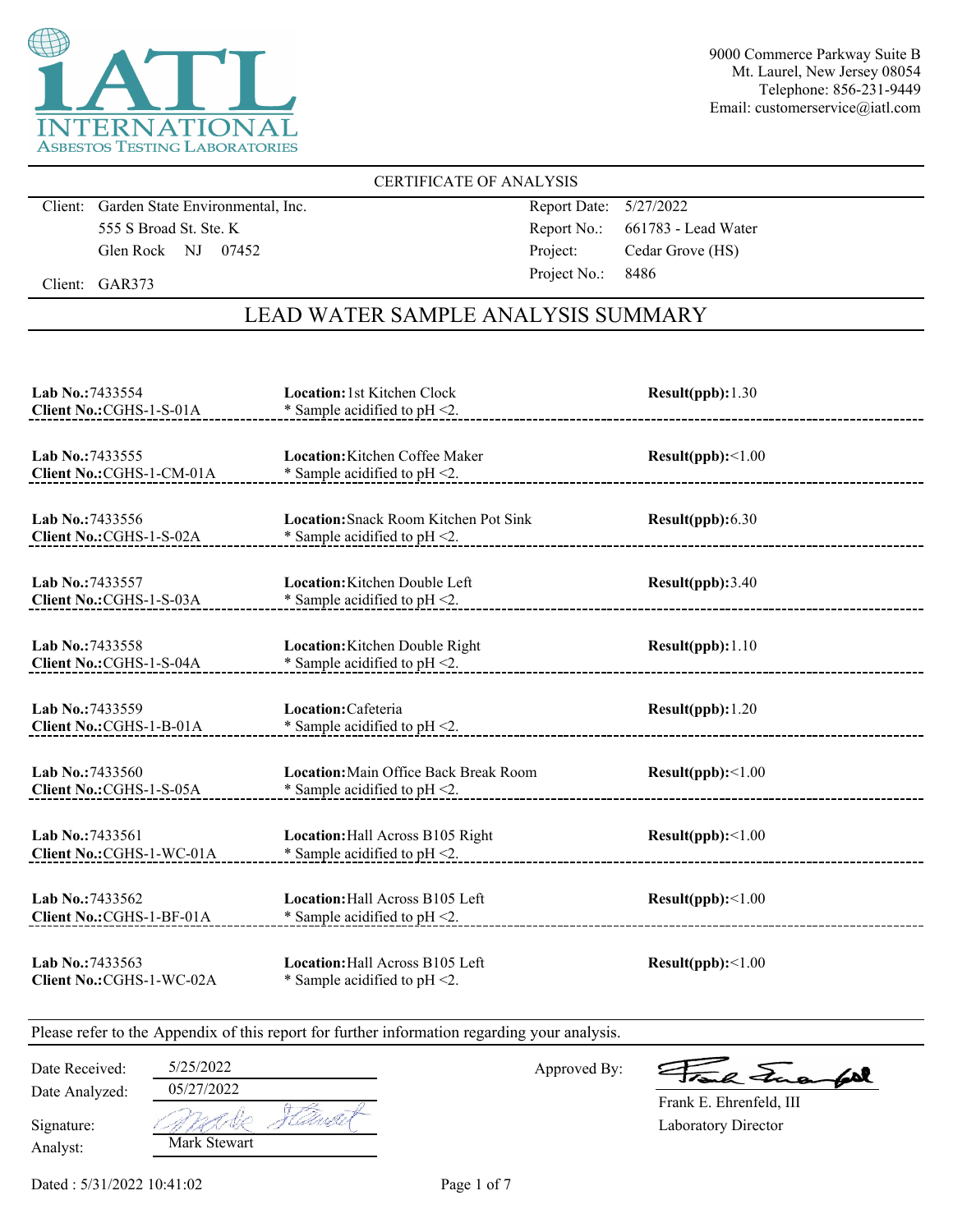

### CERTIFICATE OF ANALYSIS

Client: Garden State Environmental, Inc. 555 S Broad St. Ste. K Glen Rock NJ 07452

Report Date: 5/27/2022 Report No.: 661783 - Lead Water Project: Cedar Grove (HS) Project No.: 8486

Client: GAR373

# LEAD WATER SAMPLE ANALYSIS SUMMARY

| Lab No.: 7433564<br>Client No.: CGHS-1-B-02A | Location: Hall Across 110 Left<br>* Sample acidified to $pH < 2$ .    | Result(ppb): 1.80 |
|----------------------------------------------|-----------------------------------------------------------------------|-------------------|
| Lab No.: 7433565<br>Client No.: CGHS-1-B-03A | Location: Hall Across 110 Right<br>* Sample acidified to $pH < 2$ .   | Result(ppb): 1.30 |
| Lab No.: 7433566<br>Client No.: CGHS-1-B-04A | Location: Across A113 Right<br>* Sample acidified to $pH < 2$ .       | Result(ppb):3.60  |
| Lab No.: 7433567<br>Client No.: CGHS-1-B-05A | <b>Location:</b> Across A113 Left<br>* Sample acidified to $pH < 2$ . | Result(ppb): 5.10 |
| Lab No.: 7433568<br>Client No.: CGHS-1-B-06A | Location: A118 Hall Left<br>* Sample acidified to $pH < 2$ .          | Result(ppb): 6.00 |
| Lab No.: 7433569<br>Client No.: CGHS-1-B-07A | Location: A118 Hall Right<br>* Sample acidified to $pH < 2$ .         | Result(ppb):9.00  |
| Lab No.: 7433570<br>Client No.: CGHS-2-B-08A | Location: Men's Locker Room<br>* Sample acidified to $pH < 2$ .       | Result(ppb):<1.00 |
| Lab No.: 7433571<br>Client No.: CGHS-2-B-09A | Location: Aux Gym Fountain<br>* Sample acidified to $pH < 2$ .        | Result(ppb):3.20  |
| Lab No.: 7433572<br>Client No.: CGHS-2-B-10A | Location: Girl's Locker Room<br>* Sample acidified to pH <2.          | Result(ppb):<1.00 |
| Lab No.: 7433573<br>Client No.: CGHS-2-S-06A | <b>Location: Trainer's Room</b><br>* Sample acidified to $pH < 2$ .   | Result(ppb): 1.30 |

Please refer to the Appendix of this report for further information regarding your analysis.

Date Analyzed: Date Received: 5/25/2022

Approved By:

a Jua for

Laboratory Director Frank E. Ehrenfeld, III

Analyst: Signature: 05/27/2022 AN S Mark Stewart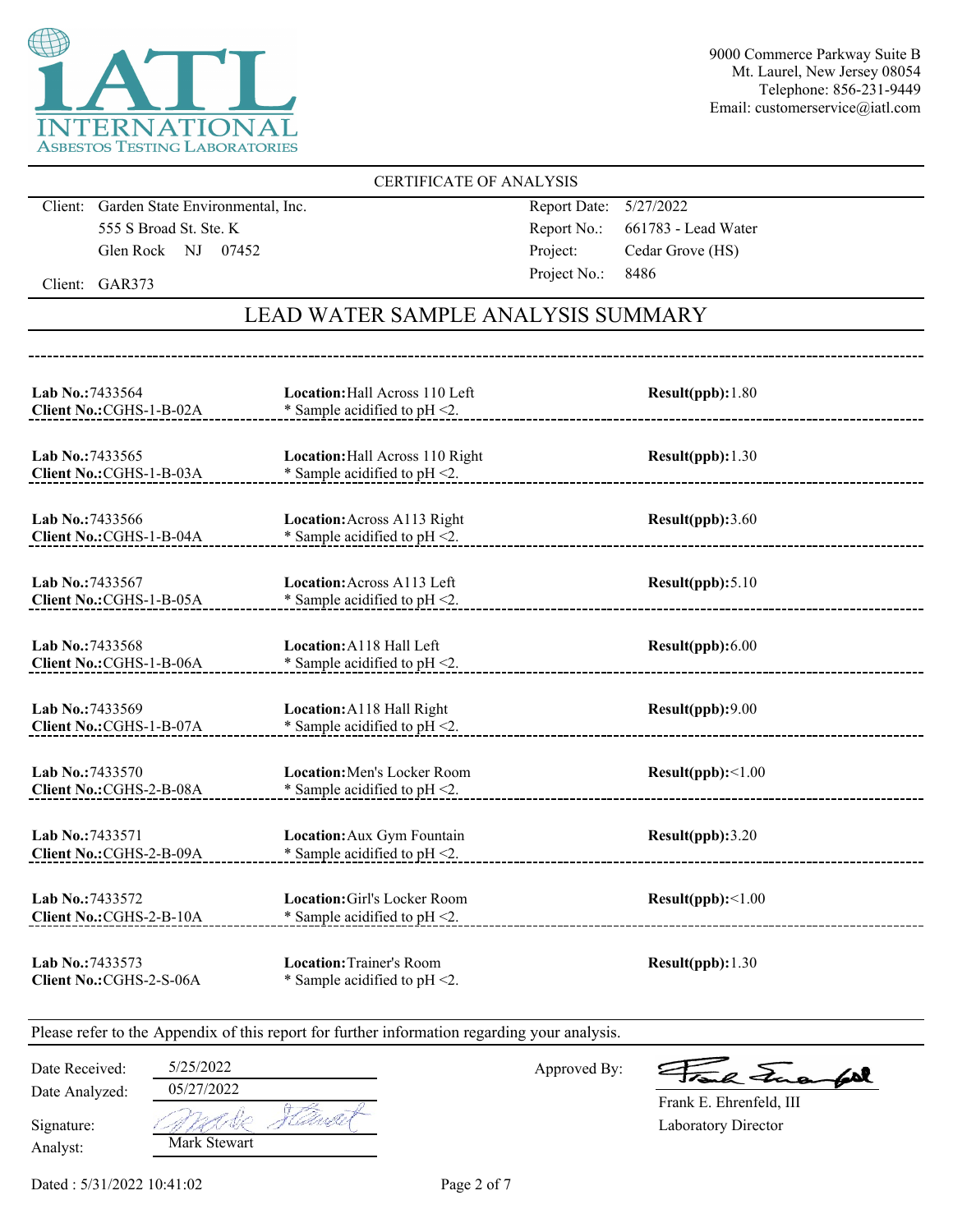

### CERTIFICATE OF ANALYSIS

Client: Garden State Environmental, Inc. 555 S Broad St. Ste. K Glen Rock NJ 07452

Report Date: 5/27/2022 Report No.: 661783 - Lead Water Project: Cedar Grove (HS) Project No.: 8486

Client: GAR373

# LEAD WATER SAMPLE ANALYSIS SUMMARY

| Lab No.: 7433574<br>Client No.: CGHS-2-IM-01A                                      | Location: Trainer's Room Ice Maker<br>$*$ Sample acidified to pH <2.                                                                                                       | Result(ppb):<1.00                                                                  |
|------------------------------------------------------------------------------------|----------------------------------------------------------------------------------------------------------------------------------------------------------------------------|------------------------------------------------------------------------------------|
| Lab No.: 7433575<br>Client No.: CGHS-2-B-11A                                       | Location: Trainer's Room Hallway<br>$*$ Sample acidified to pH <2.                                                                                                         | Result(ppb):2.70                                                                   |
| Lab No.: 7433576<br>Client No.: CGHS-2-WC-03A                                      | Location: Weight Room Left<br>$*$ Sample acidified to pH <2.                                                                                                               | Result(ppb):<1.00                                                                  |
| Lab No.: 7433577<br>Client No.: CGHS-2-BF-02A                                      | Location: Weight Room Left<br>$*$ Sample acidified to pH <2.                                                                                                               | Result(ppb):<1.00                                                                  |
| Lab No.: 7433578<br>Client No.: CGHS-2-WC-04A                                      | Location: Weight Room Right<br>* Sample acidified to pH <2.                                                                                                                | Result(ppb):<1.00                                                                  |
| Lab No.: 7433579<br>Client No.: CGHS-2-BF-03A                                      | Location: Weight Room Right<br>* Sample acidified to pH <2.                                                                                                                | Result(ppb): 1.00                                                                  |
| Lab No.: 7433580<br>Client No.: CGHS-2-S-07A                                       | Location: Nurse<br>* Sample acidified to $pH < 2$ .<br>Note: Sample turbidity >1.0 NTU. Does not meet Federal and NJ State Primary and Secondary Drinking Water Standards. | Result(ppb):75.0                                                                   |
| Lab No.:7433581<br>Client No.: CGHS-2-B-13A                                        | Location: AD Office Hall<br>$*$ Sample acidified to pH <2.                                                                                                                 | Result(ppb): 5.10                                                                  |
| Lab No.:7433582<br>Client No.: CGHS-2-B-14A                                        | Location: Hallway E221 Right<br>* Sample acidified to pH <2.                                                                                                               | Result(ppb): 1.00                                                                  |
| Lab No.: 7433583<br>Client No.: CGHS-2-S-08A                                       | Location: Room 225 Left<br>* Sample acidified to $pH < 2$ .                                                                                                                | Result(ppb): 1.00                                                                  |
|                                                                                    | Please refer to the Appendix of this report for further information regarding your analysis.                                                                               |                                                                                    |
| 5/25/2022<br>Date Received:<br>05/27/2022<br>Date Analyzed:<br>Marke<br>Signature: | Hamp                                                                                                                                                                       | Approved By:<br>Tank Luca<br>652<br>Frank E. Ehrenfeld, III<br>Laboratory Director |

Analyst:

Mark Stewart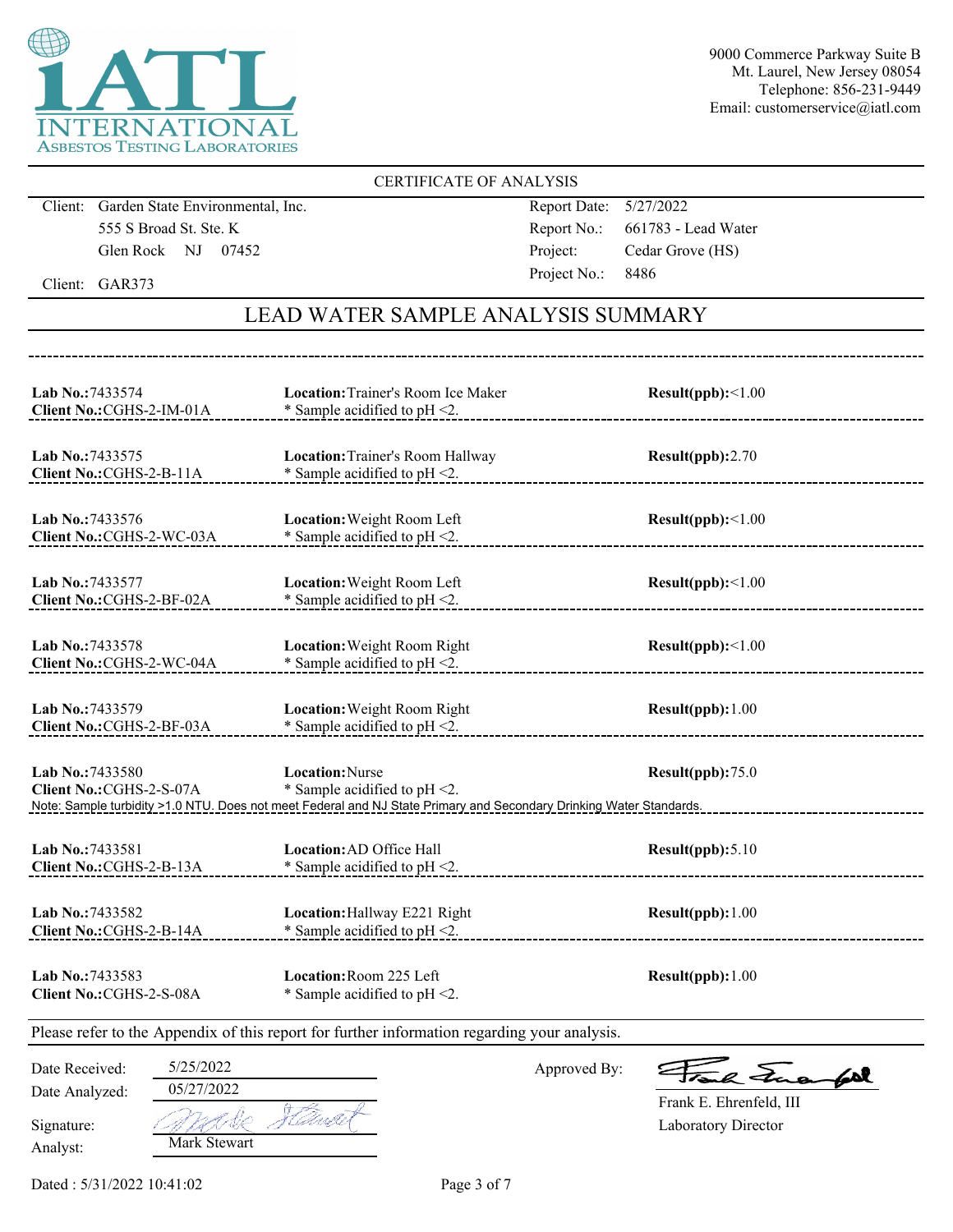

### CERTIFICATE OF ANALYSIS

Client: Garden State Environmental, Inc. 555 S Broad St. Ste. K Glen Rock NJ 07452

Report Date: 5/27/2022 Report No.: 661783 - Lead Water Project: Cedar Grove (HS) Project No.: 8486

Client: GAR373

# LEAD WATER SAMPLE ANALYSIS SUMMARY

| Lab No.: 7433584<br>Client No.: CGHS-2-S-09A  | Location: Room 225 Right<br>* Sample acidified to $pH < 2$ .          | Result(ppb):11.2         |
|-----------------------------------------------|-----------------------------------------------------------------------|--------------------------|
| Lab No.: 7433585<br>Client No.: CGHS-2-S-10A  | Location: Room 224<br>* Sample acidified to $pH < 2$ .                | Result(ppb):30.9         |
| Lab No.: 7433586<br>Client No.: CGHS-2-S-11A  | Location: Science/Math<br>* Sample acidified to $pH < 2$ .            | Result(ppb):38.0         |
| Lab No.: 7433587<br>Client No.: CGHS-2-S-12A  | <b>Location: IT Office</b><br>* Sample acidified to $pH < 2$ .        | Result(ppb):<1.00        |
| Lab No.: 7433588<br>Client No.: CGHS-2-S-13A  | Location: Media Center Office<br>* Sample acidified to $pH < 2$ .     | Result(ppb):1.90         |
| Lab No.: 7433589<br>Client No.: CGHS-2-WC-05A | Location: Outside Football Office<br>* Sample acidified to $pH < 2$ . | Result(ppb):<1.00        |
| Lab No.:7433590<br>Client No.: CGHS-2-BF-04A  | Location: Outside Football Office<br>* Sample acidified to $pH < 2$ . | Result(ppb):<1.00        |
| Lab No.: 7433591<br>Client No.: CGHS-2-WC-06A | Location: Hall Across 203 Right<br>* Sample acidified to $pH < 2$ .   | $Result(ppb): \leq 1.00$ |
| Lab No.: 7433592<br>Client No.: CGHS-2-BF-05A | Location: Hall Across 203 Right<br>* Sample acidified to $pH < 2$ .   | Result(ppb):<1.00        |
| Lab No.: 7433593<br>Client No.: CGHS-2-WC-07A | Location: Hall Across 203 Left<br>* Sample acidified to $pH < 2$ .    | Result(ppb):<1.00        |

Please refer to the Appendix of this report for further information regarding your analysis.

Date Analyzed: Date Received: 5/25/2022

Approved By:

a Frank

Laboratory Director Frank E. Ehrenfeld, III

Analyst: Signature: 05/27/2022 1.SE Mark Stewart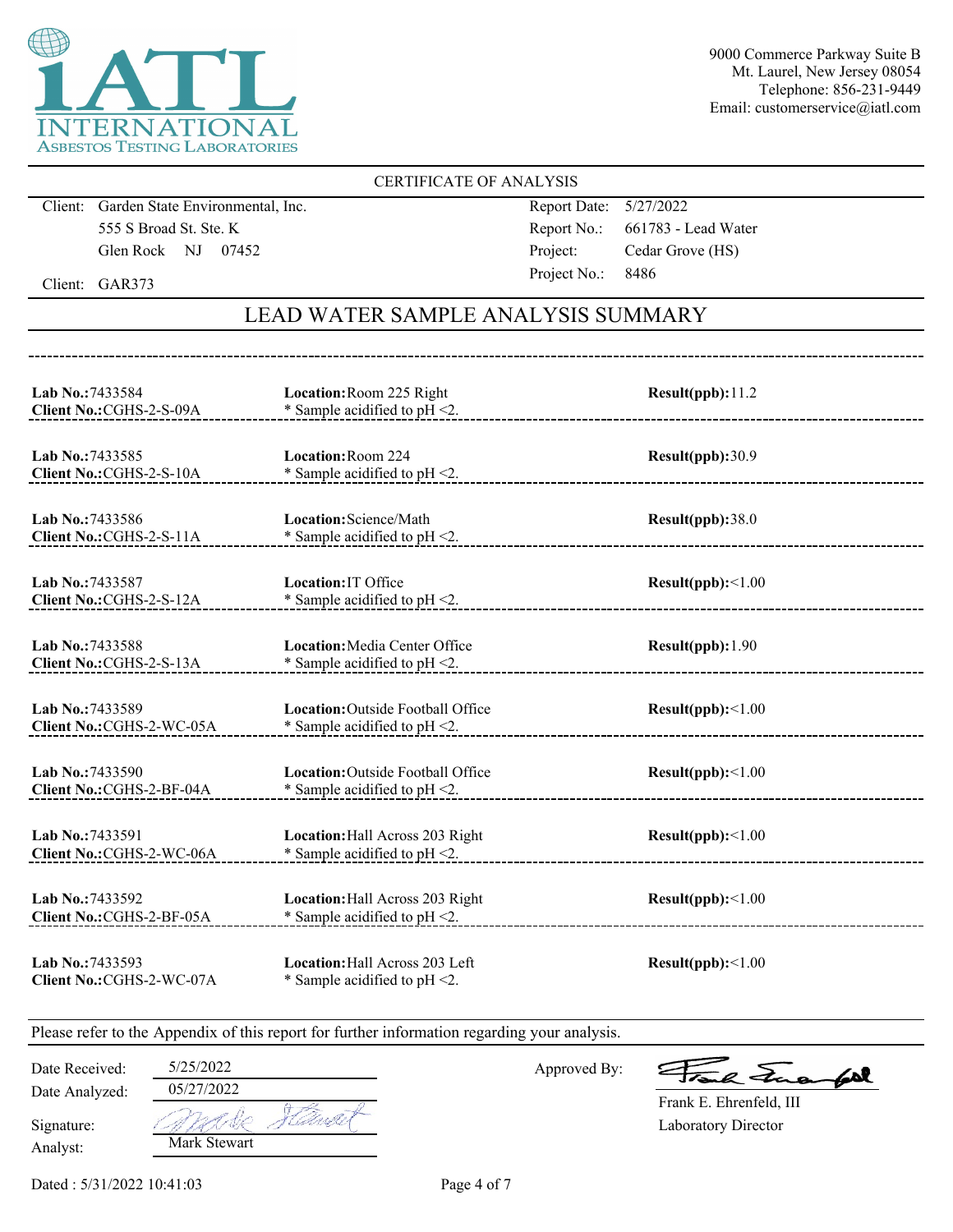

### CERTIFICATE OF ANALYSIS

Client: Garden State Environmental, Inc. 555 S Broad St. Ste. K Glen Rock NJ 07452

Report Date: 5/27/2022 Report No.: 661783 - Lead Water Project: Cedar Grove (HS) Project No.: 8486

Client: GAR373

## LEAD WATER SAMPLE ANALYSIS SUMMARY

| Lab No.: 7433594                              | <b>Location:</b> Back Kitchen 3 Comp Right                   | Result(ppb):<1.00                       |
|-----------------------------------------------|--------------------------------------------------------------|-----------------------------------------|
| Client No.: CGHS-CS-S-14A                     | $*$ Sample acidified to pH $\leq$ .                          |                                         |
| Lab No.: 7433595                              | Location: Back Kitchen 3 Comp Right                          | Result(ppb):<1.00                       |
| Client No.: CGHS-CS-SP-01A                    | * Sample acidified to $pH < 2$ .                             |                                         |
| Lab No.: 7433596                              | Location: Back Kitchen 3 Comp Left                           | Result(ppb):<1.00                       |
| Client No.: CGHS-CS-S-15A                     | * Sample acidified to $pH < 2$ .                             |                                         |
| Lab No.: 7433597                              | <b>Location:</b> Back Concession Stand                       | Result(ppb):<1.00                       |
| Client No.: CGHS-CS-IM-02A                    | * Sample acidified to $pH < 2$ .                             |                                         |
| Lab No.: 7433598                              | <b>Location:</b> Front Concession Stand                      | Result(ppb):2.30                        |
| Client No.: CGHS-CS-HCM-01A                   | * Sample acidified to pH <2.                                 |                                         |
| Lab No.: 7433599                              | <b>Location:</b> Front Concession Stand                      | Result(ppb):<1.00                       |
| Client No.: CGHS-CS-CM-02A                    | * Sample acidified to $pH < 2$ .                             |                                         |
| Lab No.: 7433600                              | Location: Outside Concession Stand Left                      | Result(ppb):<1.00                       |
| Client No.: CGHS-CS-B-15A                     | * Sample acidified to $pH < 2$ .                             |                                         |
| Lab No.:7433601                               | Location: Outside Concession Stand Right                     | $Result(ppb): \leq 1.00$                |
| Client No.: CGHS-CS-B-16A                     | * Sample acidified to $pH < 2$ .                             |                                         |
| Lab No.: 7433602<br>Client No.: CGHS-5-15-FBA | <b>Location: Field Blank</b><br>* Sample acidified to pH <2. | <b>Result(ppb):</b> Sample Not Received |

Please refer to the Appendix of this report for further information regarding your analysis.

Date Analyzed Date Received: 5/25/2022

Analyst:

Signature:

| ---------    |  |
|--------------|--|
| 05/27/2022   |  |
|              |  |
| Mark Stewart |  |

Approved By:

Lana for

Laboratory Director Frank E. Ehrenfeld, III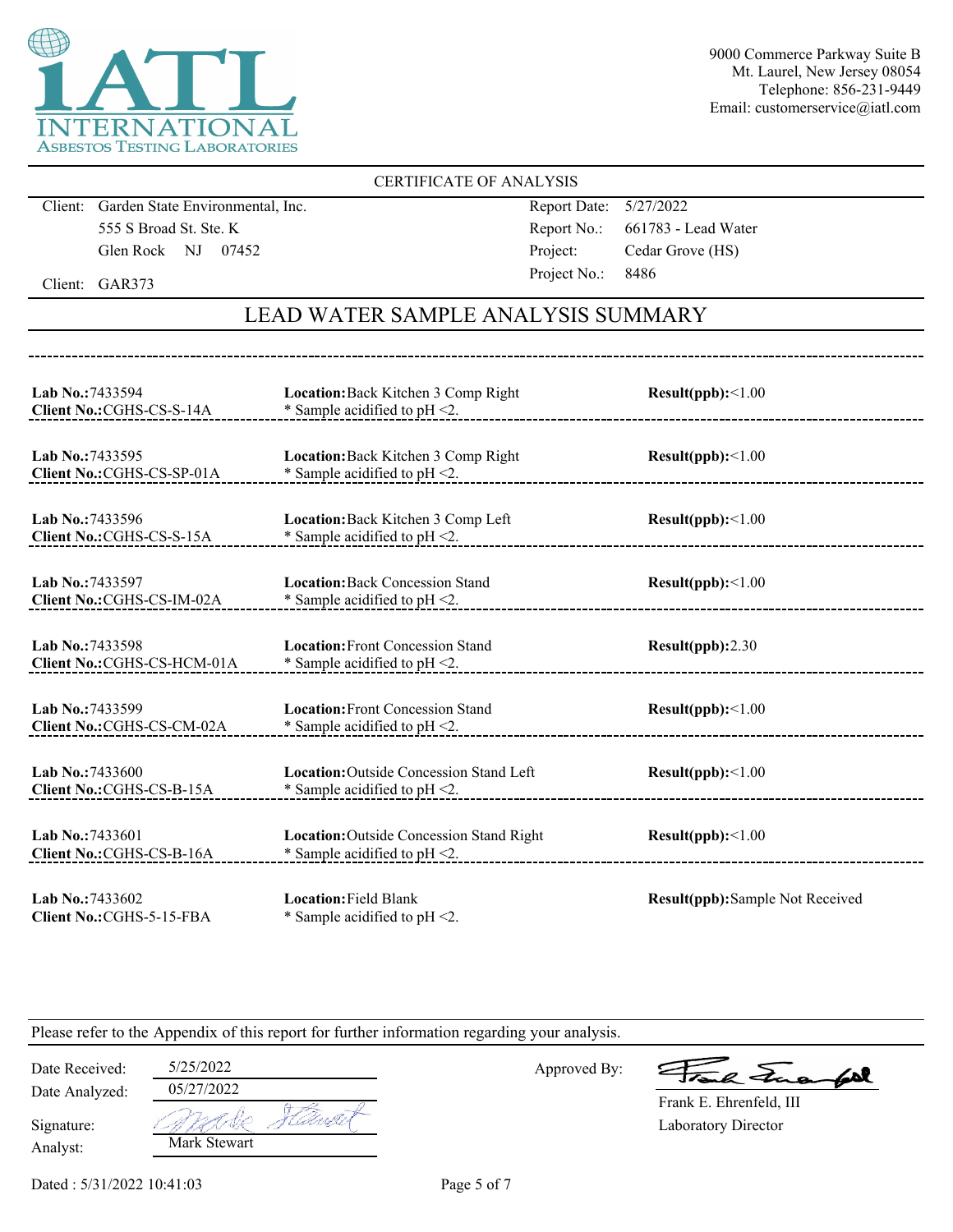

### CERTIFICATE OF ANALYSIS

Client: Garden State Environmental, Inc. 555 S Broad St. Ste. K Glen Rock NJ 07452

Client: GAR373

Report Date: 5/27/2022 Report No.: 661783 - Lead Water Project: Cedar Grove (HS) Project No.: 8486

# Appendix to Analytical Report:

**Customer Contact:** Send ALL Lab Reports **Analysis:** AAS-GF - ASTM D3559-08D

This appendix seeks to promote greater understanding of any observations, exceptions, special instructions, or circumstances that the laboratory needs to communicate to the client concerning the above samples. The information below is used to help promote your ability to make the most informed decisions for you and your customers. Please note the following points of contact for any questions you may have.

**iATL Customer Service:** customerservice@iatl.com **iATL OfficeManager:** ?wchampion@iatl.com **iATL Account Representative:** Kelly Klippel **Sample Login Notes:** See Batch Sheet Attached **Sample Matrix:** Water **Exceptions Noted:** See Following Pages

#### **General Terms, Warrants, Limits, Qualifiers:**

General information about iATL capabilities and client/laboratory relationships and responsibilities are spelled out in iATL policies that are listed at www.iATL.com and in our Quality Assurance Manual per ISO 17025 standard requirements. The information therein is a representation of iATL definitions and policies for turnaround times, sample submittal, collection media, blank definitions, quantification issues and limit of detection, analytical methods and procedures, sub-contracting policies, results reporting options, fees, terms, and discounts, confidentiality, sample archival and disposal, and data interpretation.

iATL warrants the test results to be of a precision normal for the type and methodology employed for each sample submitted. iATL disclaims any other warrants, expressed or implied, including warranty of fitness for a particular purpose and warranty of merchantability. iATL accepts no legal responsibility for the purpose for which the client uses test results. Any analytical work performed must be governed by our Standard Terms and Conditions. Prices, methods and detection limits may be changed without notification. Please contact your Customer Service Representative for the most current information.

This confidential report relates only to those item(s) tested and does not represent an endorsement by NIST-NVLAP, AIHA LAP LLC, or any agency of local, state or province governments nor of any agency of the U.S. government.

This report shall not be reproduced except in full, without written approval of the laboratory.

#### **Information Pertinent to this Report:**

Analysis by AAS Graphite Furnace: - ASTM D3559-08D Certification: - NYS-DOH No. 11021 - NJDEP No. 03863

#### **Note: These methods are analytically equivalent to iATL's accredited method;**

- USEPA 40CFR 141.11B

- USEPA 200.9 Pb, AAS-GF, RL <2 ppb/sample

- USEPA SW 846-7421 - Pb(AAS-GF, RL <2 ppb/sample)

Regulatory limit for lead in drinking water is 15.0 parts per billion as cited in EPA 40 CFR 141.11 National Primary Drinking Water Regulations, Subpart B: Maximum contaminant levels for inorganic chemicals.

All results are based on the samples as received at the lab. iATL assumes that appropriate sampling methods have been used and that the data upon which these results are based have been accurately supplied by the client.

Sample results are not corrected for contamination by field or analytical blanks.

 $PPB =$  Parts per billion. 1  $\mu g/L = 1$  ppb MDL = 0.24 PPB Reporting Limit (RL) = 1.0 PPB